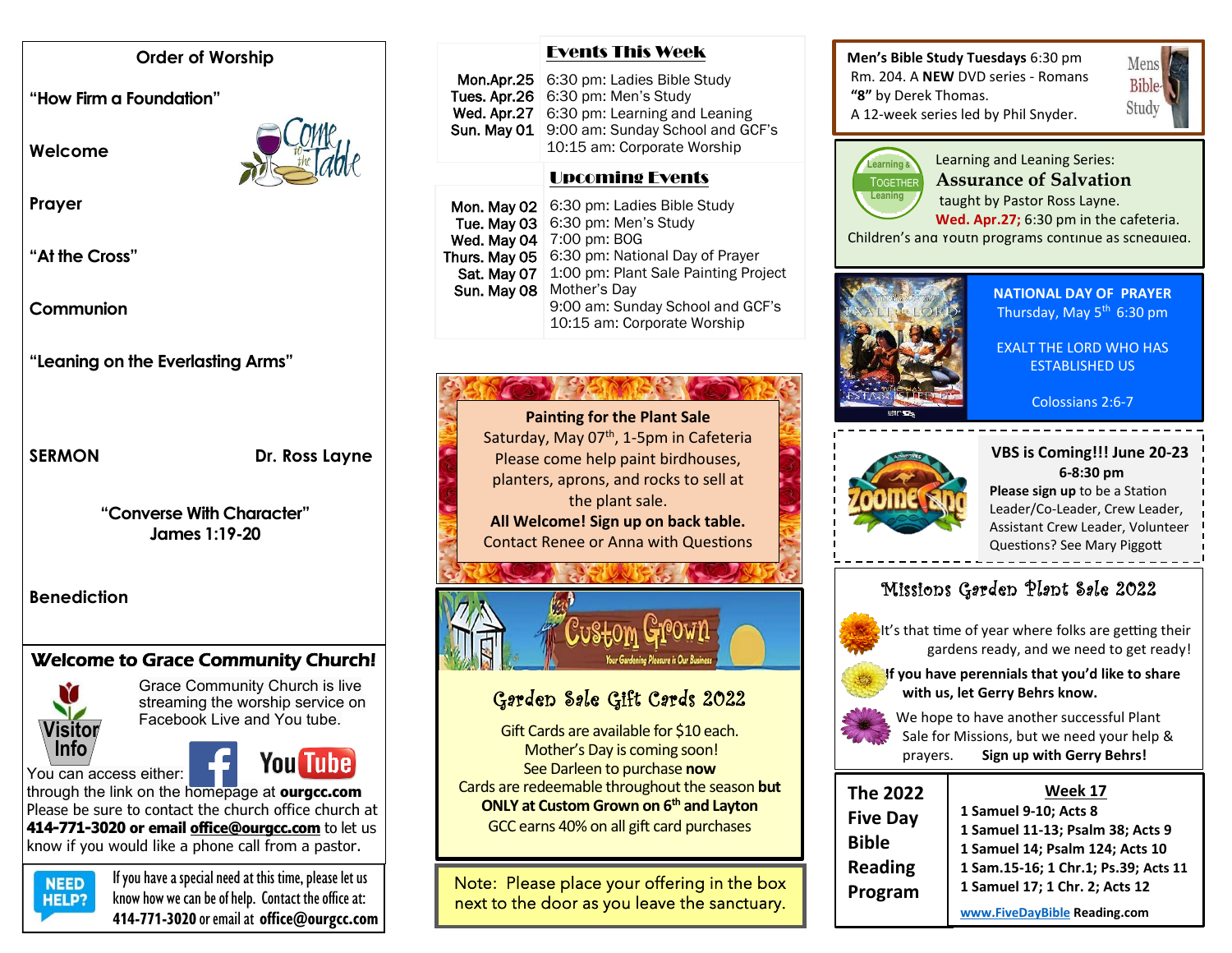#### ANNIVERSARIES

**Apr.25:** Frank and Jessica Breiling **Apr.26:** Gerry and Laurel Behrs **May 15:** Chris and Jennifer Lipski



**BIRTHDAYS** 

**Apr.25:** Ricardo Castro **Apr.26:** Kevin Degner **Apr.27:** Tim Caldwell **Apr.28:** Frank Breiling **Apr.30:** Lynn Buhrow, April Smith **May 01:** Martin Ehret

### *Today I will pray for:*

#### **Our Church Family**

- **\* Alan M. -** healing
- **\* Kathleen C. –** Healing
- **\* Tim C-** Healing
- **\* David S –** Healing, regain strength
- **\* Ben S.** Healing
- **\* Rae Ann -** Healing
- **\* Roxanne L**  Strength
- **\* Benedicto M -** Healing
- **\* Angela T -** Healing
- **\* Linda G -** Slow progression of disease & symptoms
- \* **Mary H**  Healing and encouragement
- **\* Kate G –** Healing
- **\* Andrew G -** Serving in the Army.
- **\* Strong marriages at GCC**
- **\* Church members & attendees without jobs**
- **\* Lost friends & family**

#### **Missionaries Serving Locally & Overseas:**

- \* **Tige and Renee Smith** Cambodia
- **\* SBC Gerson Reyes –** Mexico City, Mexico
- **\* Victor A - MERF** Cyprus, Egypt, & Middle East
- **\* Grace H, Tim T -** Philippines
- **\* Samuel M -** Romania
- **\* Eugeniusz T -** Poland Ukraine Relief
- **\* Nate Muse Family -** Australia
- **\* Regan & Mellie M Family**  South Africa
- **\* SBC Africa Representatives – Bayak; Radi I.,**
- **Prosper, Simon S.**
- **\* SBC Myanmar Representative - Henry L-**
- **\* SBC India Rep. - Kishore, Prasanna Kumar, Gumadi Ebenezer**
- **\* Jarrett, Joel, Jeff M., Phil. -** Grace to the Streets
- **\* Milwaukee Rescue Mission**
- **\* WVCY Radio WI USA**



**Sunday Morning GCF & Sunday School Groups One Accord GCF -** Rm. 306 - Led by Rick Ellis- Galatians **New Life GCF -** cafeteria – Led by Doug Ferrell - Ephesians **Sunday School:**

**PreK-6years -** Rm 207 - Melissa Layne/ Karen Donohoo **7-12 years -**Library - Ariail Layne and helper

#### **Helpers for Today**

**Opening Prayer:** Al Piggott **Sunday School:** Rotating Schedule **Nursery:** Jodi Petty, Heather Holoubek, Tatum Lipski **Children's Church:** D. O'Brien, K. Jones, J. Hintz **Greeters:** Bill and Debbie O'Brien, John and Kate Ivy

### **Helpers for May 01**

 **Greeters:** Martin and Anna Ehret, Marci Ferrell, **Opening Prayer:** Randy Slak **Sunday School:** Rotating Schedule **Nursery:** Anita Weinzatl, Lisa Parsons **Children's Church**: Laurie Klafke, Danielle Menger Heather Holoubek

### **Praise Team**

John Jaquez (leader), Tim & Suzanne Caldwell, Tim & Judi Kasun, Al Piggott, Melissa Piggott, Jeff & April Smith

### **Technical and Sound**

Jesse Ceron, Kurt Sonnenburg, Dean Mertins

## **GCC Giving**

**Last Week 2022: \$4,116.00 Last Week 2021: \$4,909.00 YTD 2022: \$95,161.61 YTD 2021: \$99,781.50**



### **Invest In a Vision:**

Special offerings are given for the GCC building fund. To donate, write **Invest in A Vision** (IIAV) on memo line of your check.

**Last Week: \$625.00 Total Received: \$316,417.34 SCRIP: Total Profit for Jan.- March 2022 - \$663.10 Total Profit for Jan. - Dec. 2021: \$3,280.42**



April 24, 2022 Communion Sunday



SERMON:

## **"CONVERSE WITH CHARACTER"**

Presented by: Dr. Ross Layne

*"…quick to hear, slow to speak, slow to anger." James 1:19*